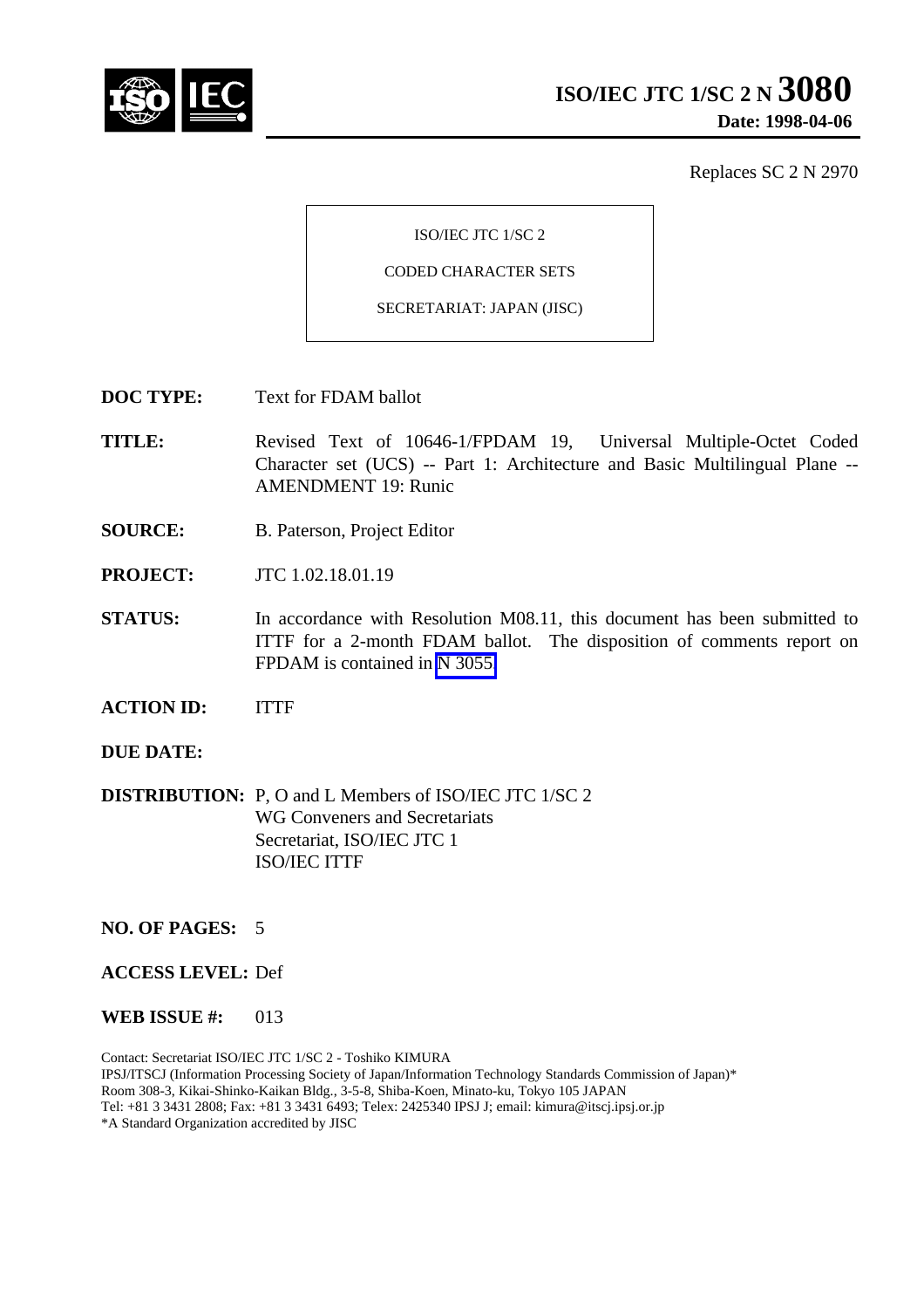## **Information technology — Universal Multiple-Octet Coded Character Set (UCS) —**

# **Part 1:** Architecture and Basic Multilingual Plane AMENDMENT 19: Runic

## **Page 11, Clause 19**

In the list of Block names, after the entry HANGUL JAMO, insert a new entry as follows:

RUNIC 16A0-16FF

#### **Page 15, Clause 25, Figure 4 (see Amendment 5)**

In Figure 4 (see Amendment 5), replace the last three quarters of the second half of row 16 with the word:

## Runic

centred on a white background.

**After page 75**

Add the following new table titled:

**Table 236 - Row 16: RUNIC**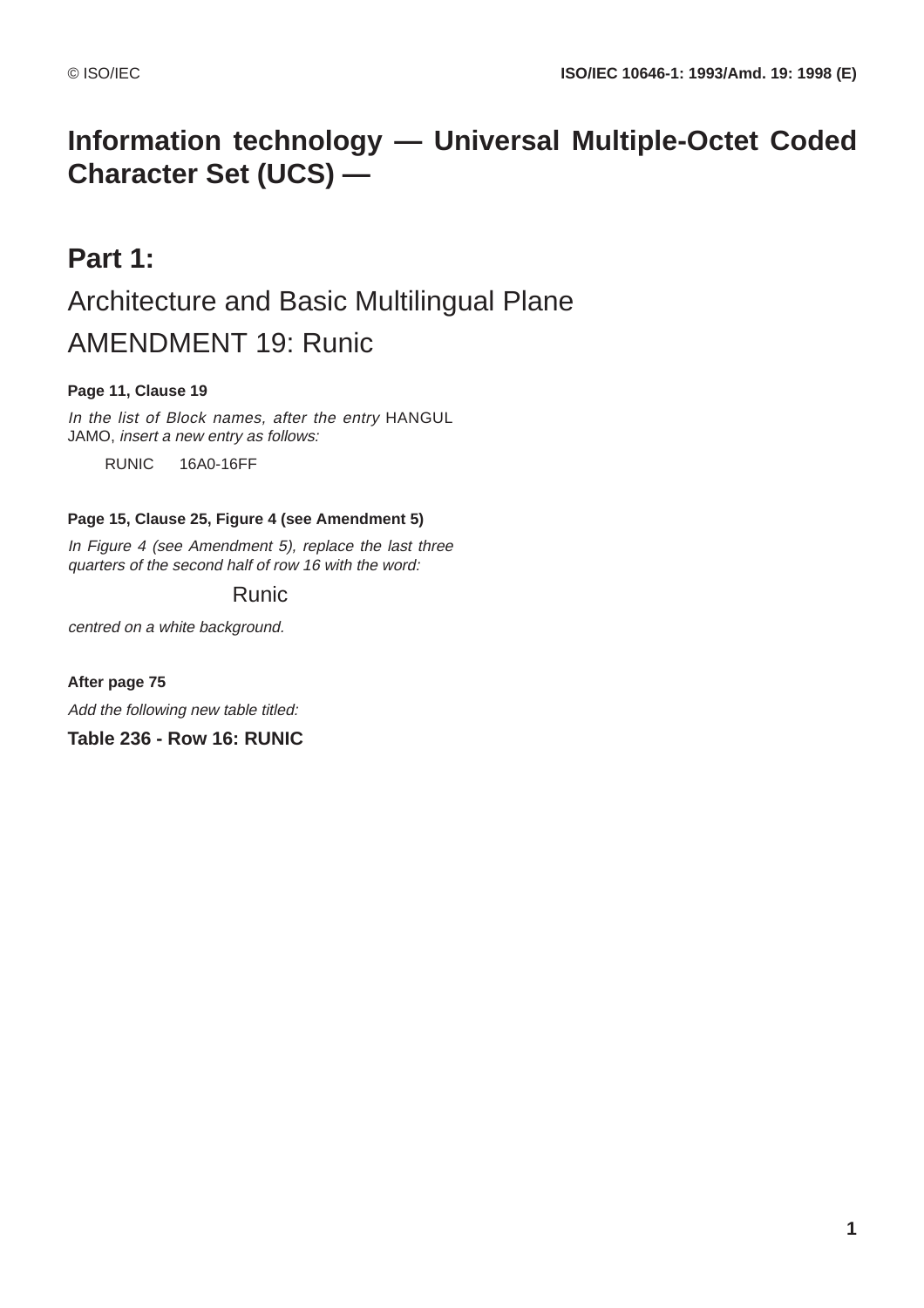$G = 00$  $P = 00$ 

|                          | <b>16A</b>                                                                                                                                                                                                                                                                                                                                                                                                                                                                                                      | 16B                    | 16C                      | 16D                  | 16E             | 16F     |
|--------------------------|-----------------------------------------------------------------------------------------------------------------------------------------------------------------------------------------------------------------------------------------------------------------------------------------------------------------------------------------------------------------------------------------------------------------------------------------------------------------------------------------------------------------|------------------------|--------------------------|----------------------|-----------------|---------|
| $\mathbf{0}$             | 128                                                                                                                                                                                                                                                                                                                                                                                                                                                                                                             | 144                    | 160                      | 176                  | 192             | 208     |
| $\mathbf 1$              | 129                                                                                                                                                                                                                                                                                                                                                                                                                                                                                                             | $\frac{1}{145}$        | 161                      | 177                  | $\frac{1}{193}$ | 209     |
| $\sqrt{2}$               | 130                                                                                                                                                                                                                                                                                                                                                                                                                                                                                                             | $\blacklozenge$<br>146 | 162                      | $\n  B\n$            | 194             | 210     |
| 3                        | 131                                                                                                                                                                                                                                                                                                                                                                                                                                                                                                             | 147                    | $\Leftrightarrow$<br>163 | $\frac{1}{\sqrt{2}}$ | 195             | 211     |
| $\overline{\mathcal{L}}$ | 132                                                                                                                                                                                                                                                                                                                                                                                                                                                                                                             | 148                    | 164                      | $\mathbf{B}$         | <u>¥</u><br>∕   | 212     |
| 5                        | 133                                                                                                                                                                                                                                                                                                                                                                                                                                                                                                             | ۲<br>149               | 165                      | K<br>181             | 197             | 213     |
| 6                        | $\mathbf{D}_{\scriptscriptstyle{134}}$                                                                                                                                                                                                                                                                                                                                                                                                                                                                          | 150                    | 166                      | 182                  | 198             | 214     |
| $\overline{7}$           | $\mathbf{D}$                                                                                                                                                                                                                                                                                                                                                                                                                                                                                                    | 151                    | 167                      | 183                  | $\prod_{199}$   | 215     |
| 8                        | $\sum_{136}$                                                                                                                                                                                                                                                                                                                                                                                                                                                                                                    | 152                    | 168                      | 184                  | 200             | 216     |
| 9                        | $^{-137}$                                                                                                                                                                                                                                                                                                                                                                                                                                                                                                       | D<br>153               | 169                      | 185                  | 201             | 217     |
| $\mathsf{A}$             | $\mathsf{K}% _{0}\!\left( \mathcal{M}_{0}\right) ^{T}\!\left( \mathcal{M}_{0}\!\left( \mathcal{M}_{0}\right) \right) ^{-1}\!\!\left( \mathcal{M}_{0}\!\left( \mathcal{M}_{0}\right) \right) ^{-1}\!\!\left( \mathcal{M}_{0}\!\left( \mathcal{M}_{0}\right) \right) ^{-1}\!\!\left( \mathcal{M}_{0}\!\left( \mathcal{M}_{0}\right) \right) ^{-1}\!\!\left( \mathcal{M}_{0}\!\left( \mathcal{M}_{0}\right) \right) ^{-1}\!\!\left( \mathcal{M}_{0}\!\left( \mathcal{M}_{0}\right) \right) ^{-1}\!\!\$<br>I<br>138 | L.<br>I<br>154         | ζ<br>$\sum_{170}$        | L<br>186             | ち<br>┱<br>202   | 218     |
| $\mathsf B$              | $\mathcal{F}% _{0}$<br>139                                                                                                                                                                                                                                                                                                                                                                                                                                                                                      | 155                    | 171                      | 187                  | 203             | 219     |
| $\mathsf{C}$             | 140                                                                                                                                                                                                                                                                                                                                                                                                                                                                                                             | 156                    | I<br>172                 | $\Diamond$<br>188    | 204             | 220     |
| D                        | 141                                                                                                                                                                                                                                                                                                                                                                                                                                                                                                             | 157                    | I<br>173                 | 189                  | ╋<br>205        | 221     |
| E                        | $142$                                                                                                                                                                                                                                                                                                                                                                                                                                                                                                           | 158                    | 174                      | 190                  | 206             | 222     |
| F                        | 143                                                                                                                                                                                                                                                                                                                                                                                                                                                                                                             | 159                    | 176                      | 191                  | $\sum_{\alpha}$ | $223\,$ |

 $\overline{2}$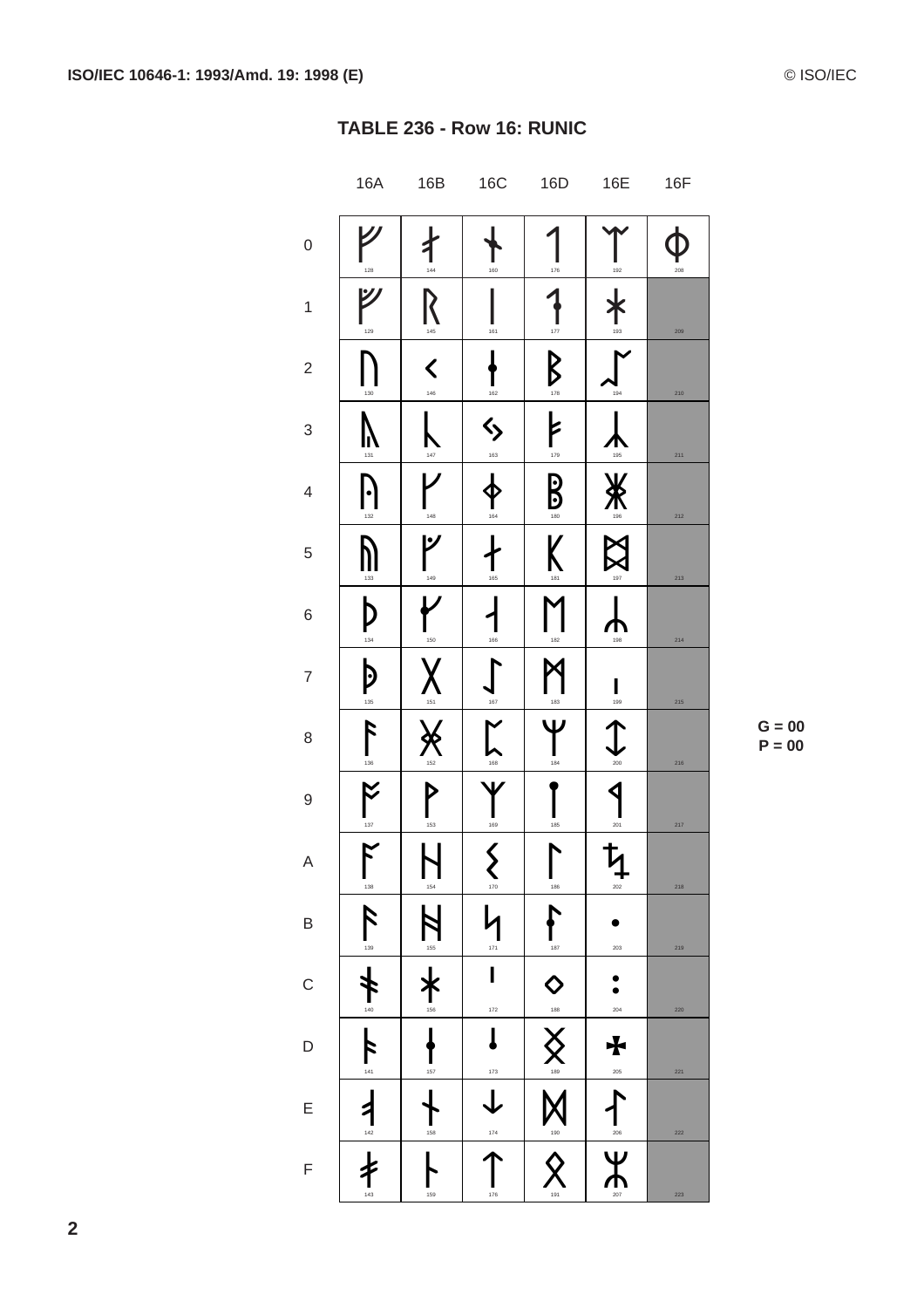## **TABLE 236 - Row 16: RUNIC**

| dec l                                                                                                                                                                                                                                                                                                                                                                                                                                                                                                                                                                                                                                       | hex                                                                                                                                                                                                                                                                                                                                                                                                                                                                                                                                                                                                                                                                                                                                                                                                                                                                                                                                                                                                                                                                                             | Name                                                                                                                                                                                                                                                                                                                                                                                                                                                                                                                                                                                                                                                                                                                                                                                                                                                                                                                                                                                                                                                                                                                                                                                                                                                                                                                                                                                                                                                                                                                                                                                                                                                                                                                                                                                                                                                                                                                                                                                                                                                                                                                                                                                                                                                                                                                                                                                                                                                                                                                                                                                             |  | dec                                           | hex                                           | Name                                                                                                                                                                                                                                                            |
|---------------------------------------------------------------------------------------------------------------------------------------------------------------------------------------------------------------------------------------------------------------------------------------------------------------------------------------------------------------------------------------------------------------------------------------------------------------------------------------------------------------------------------------------------------------------------------------------------------------------------------------------|-------------------------------------------------------------------------------------------------------------------------------------------------------------------------------------------------------------------------------------------------------------------------------------------------------------------------------------------------------------------------------------------------------------------------------------------------------------------------------------------------------------------------------------------------------------------------------------------------------------------------------------------------------------------------------------------------------------------------------------------------------------------------------------------------------------------------------------------------------------------------------------------------------------------------------------------------------------------------------------------------------------------------------------------------------------------------------------------------|--------------------------------------------------------------------------------------------------------------------------------------------------------------------------------------------------------------------------------------------------------------------------------------------------------------------------------------------------------------------------------------------------------------------------------------------------------------------------------------------------------------------------------------------------------------------------------------------------------------------------------------------------------------------------------------------------------------------------------------------------------------------------------------------------------------------------------------------------------------------------------------------------------------------------------------------------------------------------------------------------------------------------------------------------------------------------------------------------------------------------------------------------------------------------------------------------------------------------------------------------------------------------------------------------------------------------------------------------------------------------------------------------------------------------------------------------------------------------------------------------------------------------------------------------------------------------------------------------------------------------------------------------------------------------------------------------------------------------------------------------------------------------------------------------------------------------------------------------------------------------------------------------------------------------------------------------------------------------------------------------------------------------------------------------------------------------------------------------------------------------------------------------------------------------------------------------------------------------------------------------------------------------------------------------------------------------------------------------------------------------------------------------------------------------------------------------------------------------------------------------------------------------------------------------------------------------------------------------|--|-----------------------------------------------|-----------------------------------------------|-----------------------------------------------------------------------------------------------------------------------------------------------------------------------------------------------------------------------------------------------------------------|
| 160<br>161<br>162<br>163<br>164<br>165<br>166<br>167<br>168<br>169<br>170<br>171<br>172<br>173<br>174<br>175<br>176<br>177<br>178<br>179<br>180<br>181<br>182<br>183<br>184<br>185<br>186<br>187<br>188<br>189<br>190<br>191<br>192<br>193<br>194<br>195<br>196<br>197<br>198<br>199<br>200<br>201<br>202<br>203<br>204<br>205<br>206<br>207<br>208<br>209<br>210<br>211<br>212<br>213<br>214<br>215<br>216<br>217<br>218<br>219<br>220<br>221<br>222<br>223<br>224<br>225<br>226<br>227<br>228<br>229<br>230<br>231<br>232<br>233<br>234<br>235<br>236<br>237<br>238<br>239<br>240<br>241<br>242<br>243<br>244<br>245<br>246<br>247<br>248 | A <sub>0</sub><br>A1<br>A2<br>A <sub>3</sub><br>A4<br>A <sub>5</sub><br>A6<br>A7<br>A8<br>A9<br>AA<br>AB<br>AC<br>AD<br>AE<br>AF<br>B <sub>0</sub><br><b>B1</b><br>B <sub>2</sub><br>B <sub>3</sub><br><b>B4</b><br>B <sub>5</sub><br>B <sub>6</sub><br>B7<br>B <sub>8</sub><br>B <sub>9</sub><br>BA<br>BB<br>BC<br><b>BD</b><br>BE<br>ΒF<br>C0<br>C <sub>1</sub><br>C <sub>2</sub><br>C <sub>3</sub><br>C <sub>4</sub><br>C <sub>5</sub><br>C <sub>6</sub><br>C7<br>C <sub>8</sub><br>C <sub>9</sub><br>CA<br>CВ<br>CС<br>CD<br>CE<br>CF<br>D <sub>0</sub><br>D <sub>1</sub><br>D <sub>2</sub><br>D <sub>3</sub><br>D <sub>4</sub><br>D <sub>5</sub><br>D <sub>6</sub><br>D7<br>D <sub>8</sub><br>D <sub>9</sub><br>DA<br>DB<br>DC<br>DD<br>DE<br>DF<br>E <sub>0</sub><br>E <sub>1</sub><br>E <sub>2</sub><br>E <sub>3</sub><br>E4<br>E <sub>5</sub><br>E <sub>6</sub><br>E7<br>E <sub>8</sub><br>E9<br>EA<br>EB<br>EC<br>ED<br>EE<br>EF<br>F <sub>0</sub><br>F <sub>1</sub><br>F <sub>2</sub><br>F <sub>3</sub><br>F <sub>4</sub><br>F <sub>5</sub><br>F <sub>6</sub><br>F7<br>F <sub>8</sub> | RUNIC LETTER FEHU FEOH FE F<br>RUNIC LETTER V<br>RUNIC LETTER URUZ UR U<br>RUNIC LETTER YR<br>RUNIC LETTER Y<br>RUNIC LETTER W<br>RUNIC LETTER THURISAZ THURS THORN<br>RUNIC LETTER ETH<br>RUNIC LETTER ANSUZ A<br>RUNIC LETTER OS O<br>RUNIC LETTER AC A<br>RUNIC LETTER AESC<br>RUNIC LETTER LONG-BRANCH-OSS O<br>RUNIC LETTER SHORT-TWIG-OSS O<br>RUNIC LETTER O<br>RUNIC LETTER OE<br>RUNIC LETTER ON<br>RUNIC LETTER RAIDO RAD REID R<br>RUNIC LETTER KAUNA<br>RUNIC LETTER CEN<br>RUNIC LETTER KAUN K<br>RUNIC LETTER G<br>RUNIC LETTER ENG<br>RUNIC LETTER GEBO GYFU G<br>RUNIC LETTER GAR<br>RUNIC LETTER WUNJO WYNN W<br>RUNIC LETTER HAGLAZ H<br>RUNIC LETTER HAEGL H<br>RUNIC LETTER LONG-BRANCH-HAGALL H<br>RUNIC LETTER SHORT-TWIG-HAGALL H<br>RUNIC LETTER NAUDIZ NYD NAUD N<br>RUNIC LETTER SHORT-TWIG-NAUD N<br>RUNIC LETTER DOTTED-N<br>RUNIC LETTER ISAZ IS ISS I<br><b>RUNIC LETTER E</b><br>RUNIC LETTER JERAN J<br>RUNIC LETTER GER<br>RUNIC LETTER LONG-BRANCH-AR AE<br>RUNIC LETTER SHORT-TWIG-AR A<br>RUNIC LETTER IWAZ EOH<br>RUNIC LETTER PERTHO PEORTH P<br>RUNIC LETTER ALGIZ EOLHX<br>RUNIC LETTER SOWILO S<br>RUNIC LETTER SIGEL LONG-BRANCH-SOL S<br>RUNIC LETTER SHORT-TWIG-SOL S<br>RUNIC LETTER C<br>RUNIC LETTER Z<br>RUNIC LETTER TIWAZ TIR TYR T<br>RUNIC LETTER SHORT-TWIG-TYR T<br>RUNIC LETTER D<br>RUNIC LETTER BERKANAN BEORC BJARKAN B<br>RUNIC LETTER SHORT-TWIG-BJARKAN B<br>RUNIC LETTER DOTTED-P<br>RUNIC LETTER OPEN-P<br>RUNIC LETTER EHWAZ EH E<br>RUNIC LETTER MANNAZ MAN M<br>RUNIC LETTER LONG-BRANCH-MADR M<br>RUNIC LETTER SHORT-TWIG-MADR M<br>RUNIC LETTER LAUKAZ LAGU LOGR L<br>RUNIC LETTER DOTTED-L<br>RUNIC LETTER INGWAZ<br>RUNIC LETTER ING<br>RUNIC LETTER DAGAZ DAEG D<br>RUNIC LETTER OTHALAN ETHEL O<br><b>RUNIC LETTER EAR</b><br><b>RUNIC LETTER IOR</b><br>RUNIC LETTER CWEORTH<br>RUNIC LETTER CALC<br><b>RUNIC LETTER CEALC</b><br><b>RUNIC LETTER STAN</b><br>RUNIC LETTER LONG-BRANCH-YR<br>RUNIC LETTER SHORT-TWIG-YR<br>RUNIC LETTER ICELANDIC-YR<br>RUNIC LETTER Q<br>RUNIC LETTER X<br>RUNIC SINGLE PUNCTUATION<br>RUNIC MULTIPLE PUNCTUATION<br>RUNIC CROSS PUNCTUATION<br>RUNIC ARLAUG SYMBOL (golden number 17)<br>RUNIC TVIMADUR SYMBOL (golden number 18)<br>RUNIC BELGTHOR SYMBOL (golden number 19)<br>(This position shall not be used)<br>(This position shall not be used)<br>(This position shall not be used)<br>(This position shall not be used)<br>(This position shall not be used)<br>(This position shall not be used)<br>(This position shall not be used)<br>(This position shall not be used) |  | 249<br>250<br>251<br>252<br>253<br>254<br>255 | F9<br>FA<br>FB<br><b>FC</b><br>FD<br>FE<br>FF | (This position shall not be used)<br>(This position shall not be used)<br>(This position shall not be used)<br>(This position shall not be used)<br>(This position shall not be used)<br>(This position shall not be used)<br>(This position shall not be used) |